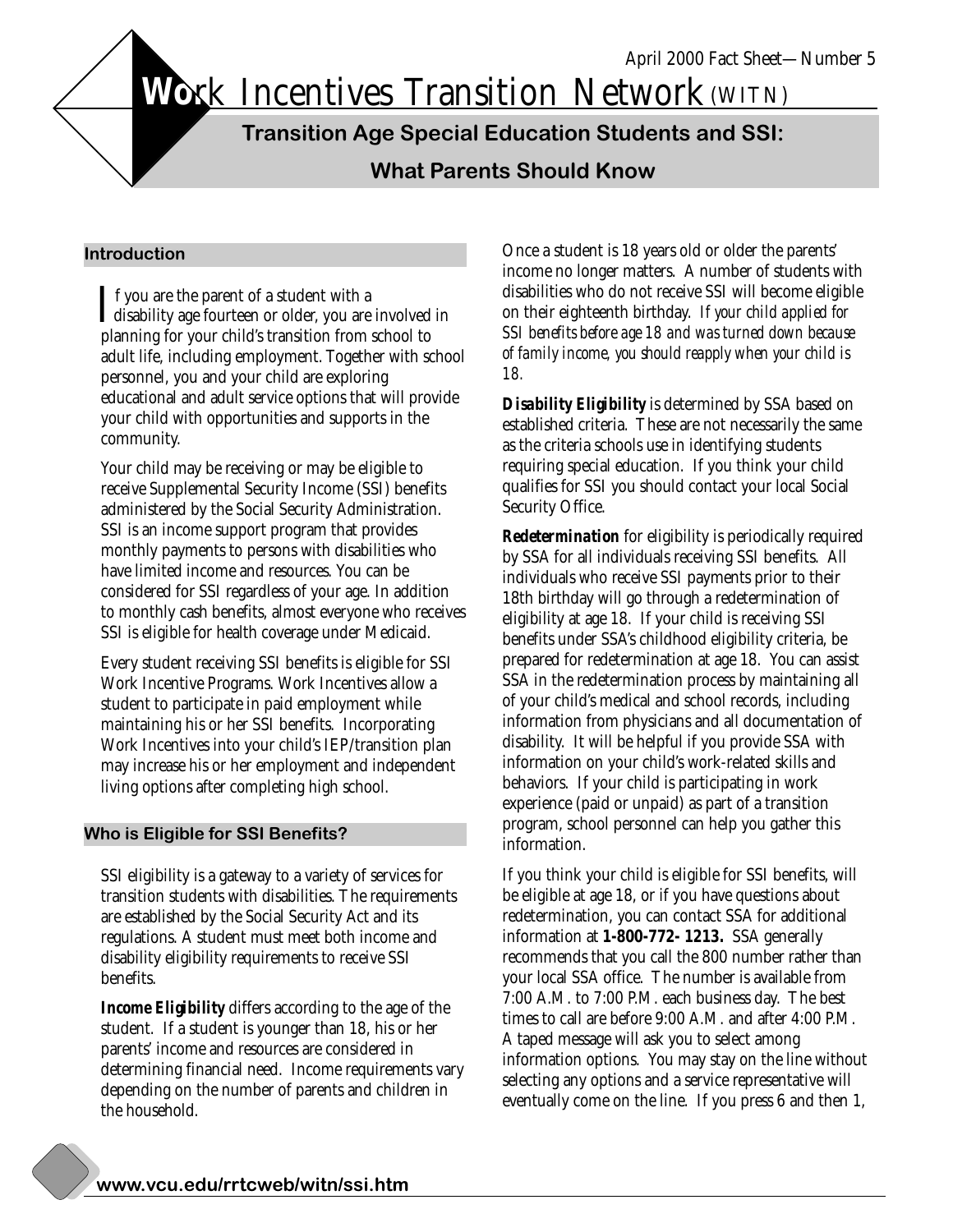you will reach a representative. Pressing 5 will provide you with the location of your local service office.

You also have the right to appeal SSA's eligibility decision. Many people are initially denied eligibility. Across the nation, 70% of original applications are denied. *These decisions can be overturned on appeal.* There are four levels of appeal. If you believe that your child has incorrectly been denied SSI eligibility, contact SSA immediately for complete information on filing an appeal.

## **What are SSI Work Incentives?**

SSI work incentives allow students to participate in paid work situations and maintain their SSI benefits. They are a valuable resource for students, parents, school personnel, and adult service providers when developing transition plans that include continued employment or further education or training when a student completes high school. Through the use of Work Incentives a student can:

- Engage in paid employment.
- Increase income without loss of cash benefits or eligibility for other benefits such as Medicaid.
- Offset expenses incurred as a result of their work.
- Save for further postsecondary education and training or to start a business.

To be eligible for SSI Work Incentives, the student must be receiving SSI benefits and engaged in work experiences. Incorporating SSI Work Incentives into a student's IEP/Transition Plan can provide excellent opportunities for students, parents, and other members of the planning team to explore employment opportunities while the student is still in school.

SSI Work Incentives available to transition students include: Earned Income Exclusion (EIE), Student Earned Income Exclusion (SEIE), Impairment-Related Work Expense (IRWE), Plan for Achieving Self-Support (PASS), and Blind Work Experience (BWE). Each of the Work Incentives is an income or resource exclusion that assists individuals with disabilities in maintaining necessary SSI benefits until they are selfsufficient. These incentives can be particularly helpful in designing community-based paid employment programs for students without decreasing their cash benefits.

*Earned and General Income Exclusions* apply to all SSI recipients, including any student earning wages from a school-sponsored employment program or other employment program. Under these exclusions

up to \$85 a month (\$20 general income exclusion and \$65 earned income exclusion) is not counted toward the specified SSI income limit. For many students with disabilities, the Earned Income Exclusion alone will ensure that most or all SSI benefits are maintained while a student participates in school-sponsored paid employment.

*Student Earned Income Exclusion* allows a person with a disability who is under age 22 and regularly attending school to exclude up to \$400 of earned income per month before applying the Earned and General Income Exclusions. The maximum annual Student Earned Income Exclusion is \$1620.

*Impairment-Related Work Expense* allows the costs of certain impairment-related items and services to be deducted from gross earnings. Such expenses may include attendant care, transportation, assistive devices, or job coaches.

*The Plan for Achieving Self-Support* allows an individual to set aside income and/or resources for a specified period of time to achieve a work goal. For example, an individual may set aside money for postsecondary education, the purchase of job-coaching, personal transportation, job-related equipment, or to start a business.

*Blind Work Experience* provides that any earned income of a person who is blind which is used to meet expenses needed to earn the income is not counted in determining SSI eligibility and the payment amount. For more detailed information about Work Incentives and how they may help your child, contact your child's teacher, transition coordinator, or SSA.

# **What Parents Can Do**

- ⇒ Inform your child's teacher, transition coordinator, and other members of the IEP/Transition Team if your child is receiving SSI benefits. Make sure the team considers SSI benefits, including Work Incentives, during transition planning.
- $\Rightarrow$  If your child is not currently receiving SSI benefits and you believe he or she may be eligible or will become eligible at age 18, contact SSA and talk with school personnel knowledgeable about the application process.
- ⇒ As your child approaches high school graduation or completion, discuss SSI and Work Incentives with potential adult service providers. Work Incentives apply to individuals with disabilities of any age. Even if Work Incentives are not helpful or appropriate during the high school transition year,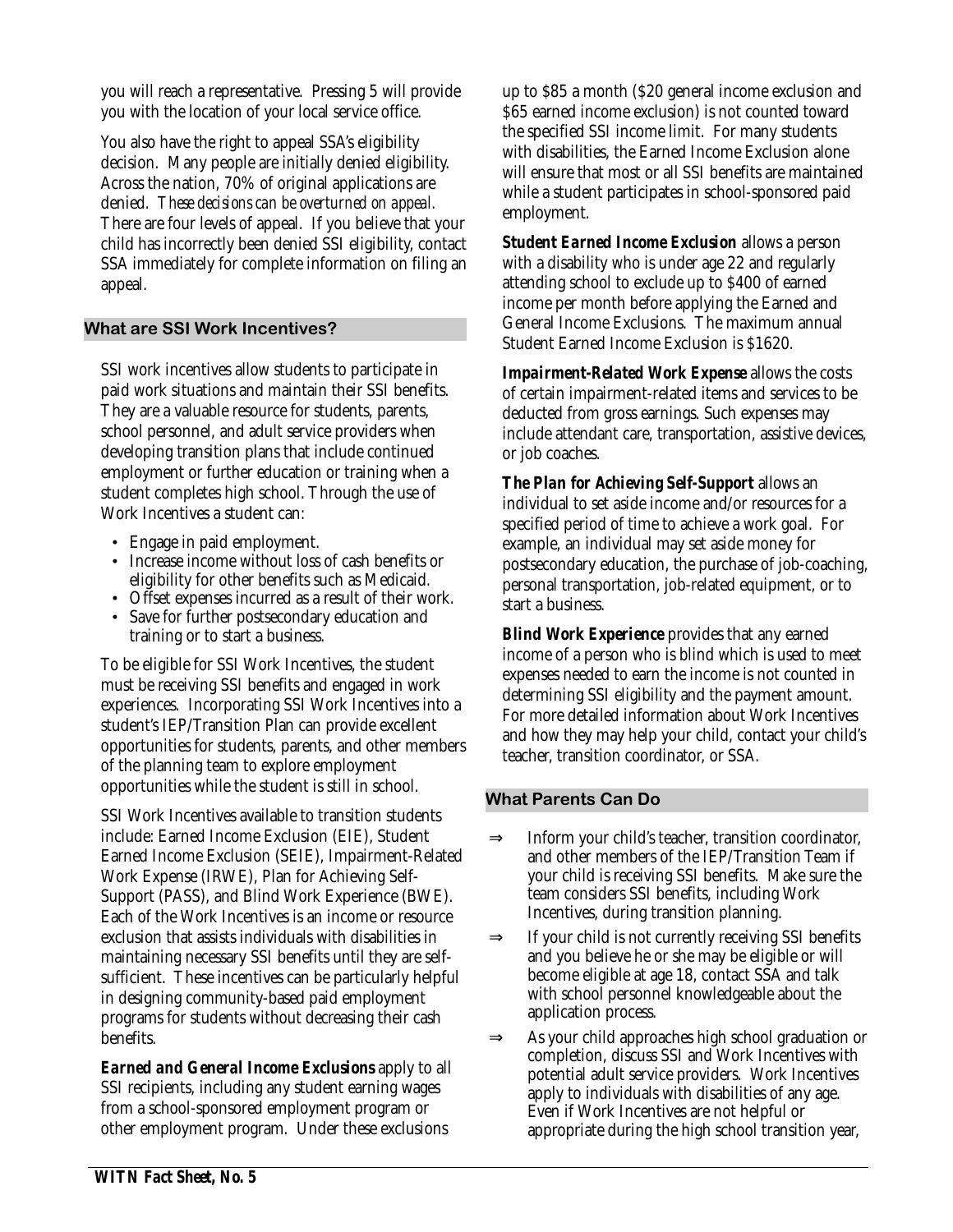they may well become important when a student exits school.

- $\Rightarrow$  Be sure that the information you receive regarding SSI benefits and employment is correct. It is very common to receive inaccurate and contradictory information about the SSI program, its purpose, availability, and all its processes and procedures. Remember,
	- Individuals receiving SSI benefits, including students, can work for pay.
	- Work goals are feasible for all students, including those with severe disabilities.
	- SSI benefits, including work incentives, can be incorporated into a student's IEP/ transition plan.
	- Any individual, including a student, utilizing SSI Work Incentives can earn more than \$700 per month and still maintain their SSI monthly payments and health benefits.

Through the use of accommodations, technology, training, and support, many work goals can be reached that may not have been possible in the past. SSI can help transition-aged students obtain paid employment while in school, get appropriate job training and vocational experience, prepare to start work, or continue their education after high school.

## **For Additional Information**

A more in-depth discussion of SSI Work Incentives is available in *Meeting the Needs of Youth with Disabilities: Handbook on Supplemental Security Income Work Incentives and Transition Students,* which is available from the National Transition Network at the Institute on Community Integration, University of Minnesota at the number listed below. Further information about SSI Work Incentives is contained in the publication *Red Book on Work Incentives: A Summary Guide to Social Security and Supplemental Income Work Incentives for People with Disabilities*. You can get a copy free from your local Social Security Office or by calling SSA at 1-800-772-1213.

# *The following web sites may also be helpful:*

**Social Security Administration** www.ssa.gov **WITN** www.vcu.edu/rrtcweb/witn/ssi.htm **Center for Psychiatric Rehabilitation** www.bu.edu/sarpsych/ssawork.html **Program on Employment and Disability** Cornell University www.ilr.cornell.edu/ped

## **This summary was developed by:**

Michael Norman The Study Group Inc. 209 Sir Walter Raleigh Drive Kill Devil Hills, NC 27948 (252) 441-2788 in partnership with:

The Institute on Community Integration University of Minnesota 103 U-Tech Center, 1313 5th Street SE Minneapolis, MN 55414 (612) 627-4135 (612) 627-1998 (fax)